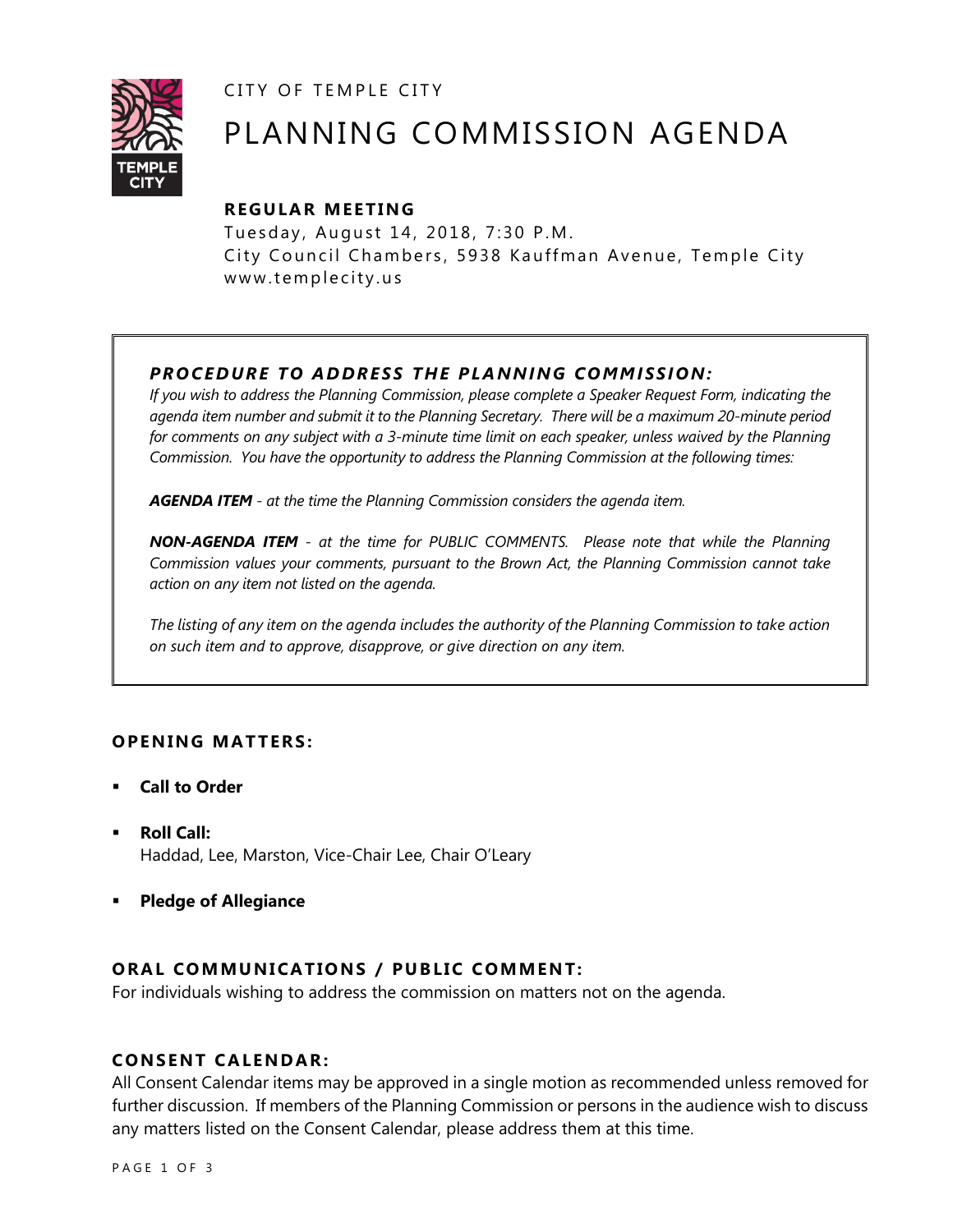**1.** [Planning Commission Minutes July 10, 2018](http://www.ci.temple-city.ca.us/DocumentCenter/View/10781/Item-1-Planning-Commission-Minutes-July-10)

## **PUBLIC HEARING ITEMS:**

- **2. File: PL 17-1012** [A Tentative Parcel Map and Major Site Plan Review for a flag lot subdivision](http://www.ci.temple-city.ca.us/DocumentCenter/View/10782/Item-2-5329-Alessandro-Ave-Tentative-Parcel-Map-and-Site-Plan-Review-for-Flag-Lot)  [and for the construction of a single-family residence on each parcel.](http://www.ci.temple-city.ca.us/DocumentCenter/View/10782/Item-2-5329-Alessandro-Ave-Tentative-Parcel-Map-and-Site-Plan-Review-for-Flag-Lot)
	- Address: 5329 Alessandro Avenue
	- Recommendation: Adopt the attached Resolution finding that the project is exempt from CEQA and approving File 17-1012 subject to the recommended conditions of approval.
	- Project Planner: Hesty Liu hliu@templecity.us
- **3. File: PL 17-923** [Series 2 Code Amendments of Title 9 \(Zoning Regulations\), Chapter 1 \(Zoning](http://www.ci.temple-city.ca.us/DocumentCenter/View/10783/Item-3-PL-17-923-Series-2-Code-Amendments-of-Title-9)  [Code\).](http://www.ci.temple-city.ca.us/DocumentCenter/View/10783/Item-3-PL-17-923-Series-2-Code-Amendments-of-Title-9)

| Address:         | Citywide                                                                                          |
|------------------|---------------------------------------------------------------------------------------------------|
| Recommendation:  | Adopt the attached Resolution recommending that the City Council<br>adopt the proposed ordinance. |
| Project Planner: | Adam Gulick<br>agulick@templecity.us                                                              |

## **D ISCUSSION ITEMS : NONE**

## **FUTURE AGENDA ITEMS AND REPORTS:**

**4. Planning Manager's Report** Update on current projects and future agenda items.

## **5. Comments from Commissioners**

### **ADJOU RNMENT:**

**6.** Adjourn to the Planning Commission Meeting of August 28, 2018 at 7:30 p.m., City Council Chambers, Civic Center, 5938 Kauffman Avenue, Temple City.

If you wish to appeal any decision of the Planning Commission, you must do so within fifteen (15) days of the Planning Commission action. Please contact the Community Development Department for information regarding the appeal process.